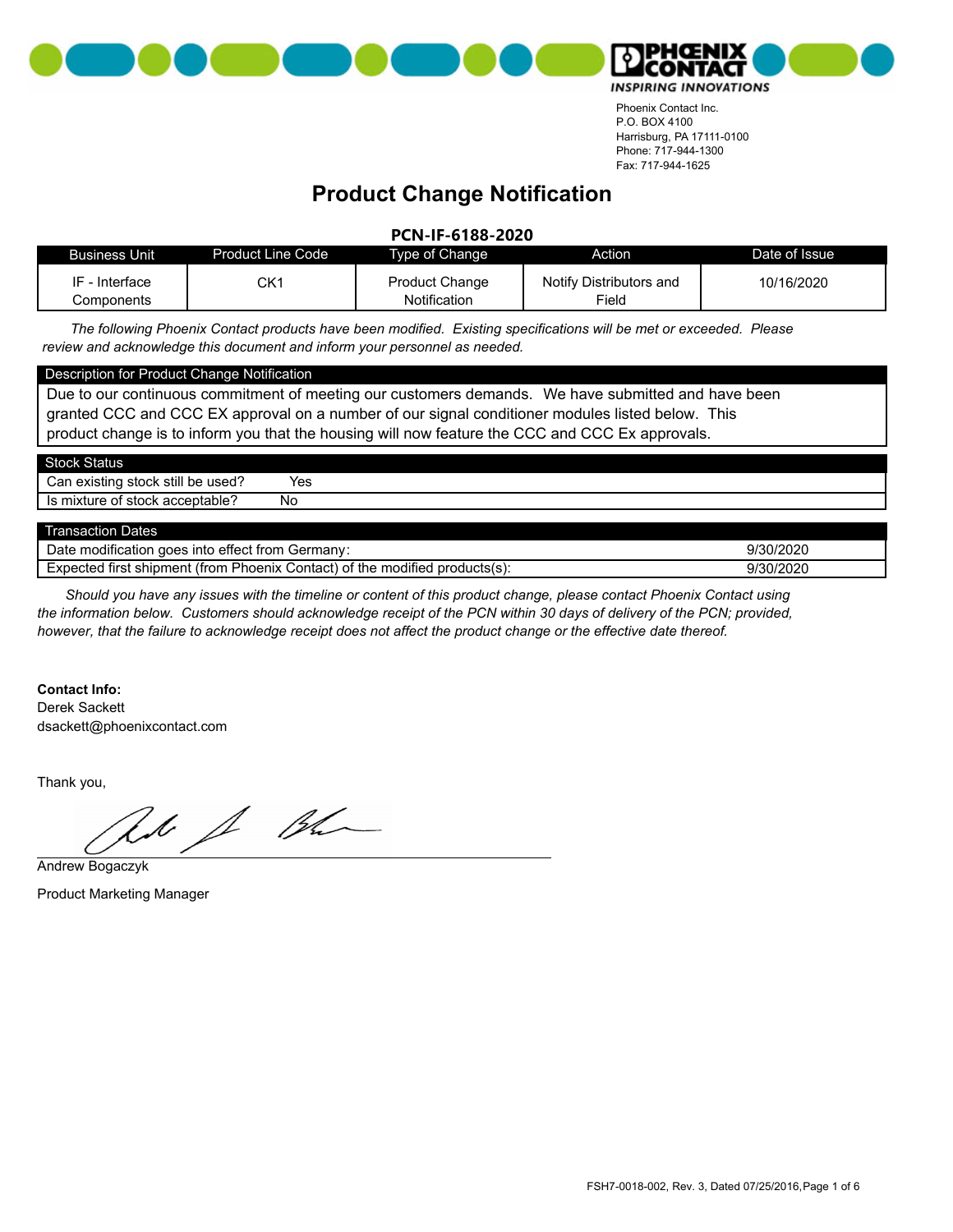



| Part#   | <b>Type Description</b>                       |
|---------|-----------------------------------------------|
| 2811585 | MACX MCR-UI-UI-UP-SP                          |
| 2811569 | MACX MCR-UI-UI-UP-SP-NC                       |
| 2908065 | MACX MCR-IDS-2I-2I                            |
| 2908066 | MACX MCR-IDS-2I-2I-SP                         |
| 2908063 | <b>MACX MCR-IDS-I-I</b>                       |
| 2908064 | <b>MACX MCR-IDS-I-I-SP</b>                    |
| 2865421 | MACX MCR-EX-IDS-2I-2I                         |
| 2908060 | <b>MACX MCR-EX-IDS-I-I</b>                    |
| 2908062 | MACX MCR-EX-IDS-I-I-SP                        |
| 2811378 | MACX MCR-T-UIREL-UP                           |
| 2811514 | MACX MCR-T-UIREL-UP-C                         |
| 2811828 | MACX MCR-T-UIREL-UP-SP                        |
| 2811831 | MACX MCR-T-UIREL-UP-SP-C                      |
| 2811394 | MACX MCR-T-UI-UP                              |
| 2811873 | MACX MCR-T-UI-UP-C                            |
| 2811860 | <b>MACX MCR-T-UI-UP-SP</b>                    |
| 2811970 | MACX MCR-T-UI-UP-SP-C                         |
| 2865625 |                                               |
|         | <b>MACX MCR-PTB</b><br><b>MACX MCR-PTB-SP</b> |
| 2924184 |                                               |
| 2906446 | MINI MCR-2-RPS-I-I-OLP                        |
| 2906447 | MINI MCR-2-RPS-I-I-OLP-PT                     |
| 2905632 | MINI MCR-2-T-REL                              |
| 2905633 | MINI MCR-2-T-REL-PT                           |
| 2902033 | MINI MCR-2-UI-REL                             |
| 2909886 | MINI MCR-2-UI-REL-C                           |
| 2902035 | MINI MCR-2-UI-REL-PT                          |
| 2909887 | MINI MCR-2-UI-REL-PT-C                        |
| 2902064 | MINI MCR-2-CVCS                               |
| 2902065 | MINI MCR-2-CVCS-PT                            |
| 2902004 | MINI MCR-2-NAM-2RO                            |
| 2902005 | MINI MCR-2-NAM-2RO-PT                         |
| 2902066 | MINI MCR-2-PTB                                |
| 2902067 | MINI MCR-2-PTB-PT                             |
| 1033202 | MINI MCR-2-SPS-24-15                          |
| 1033201 | MINI MCR-2-SPS-24-15-PT                       |
| 2904504 | MINI MCR-2-FM-RC                              |
| 2904508 | MINI MCR-2-FM-RC-PT                           |
| 2902049 | MINI MCR-2-RTD-UI                             |
| 2902048 | MINI MCR-2-RTD-UI-C                           |
| 2902052 | MINI MCR-2-RTD-UI-PT                          |
| 2902051 | MINI MCR-2-RTD-UI-PT-C                        |
| 2902055 | MINI MCR-2-TC-UI                              |
| 2902053 | MINI MCR-2-TC-UI-C                            |
| 2905249 | MINI MCR-2-TC-UI-PT                           |
| 2902056 | MINI MCR-2-F-UI                               |
| 2902058 | MINI MCR-2-F-UI-PT                            |
| 2902016 | MINI MCR-2-POT-UI                             |
|         |                                               |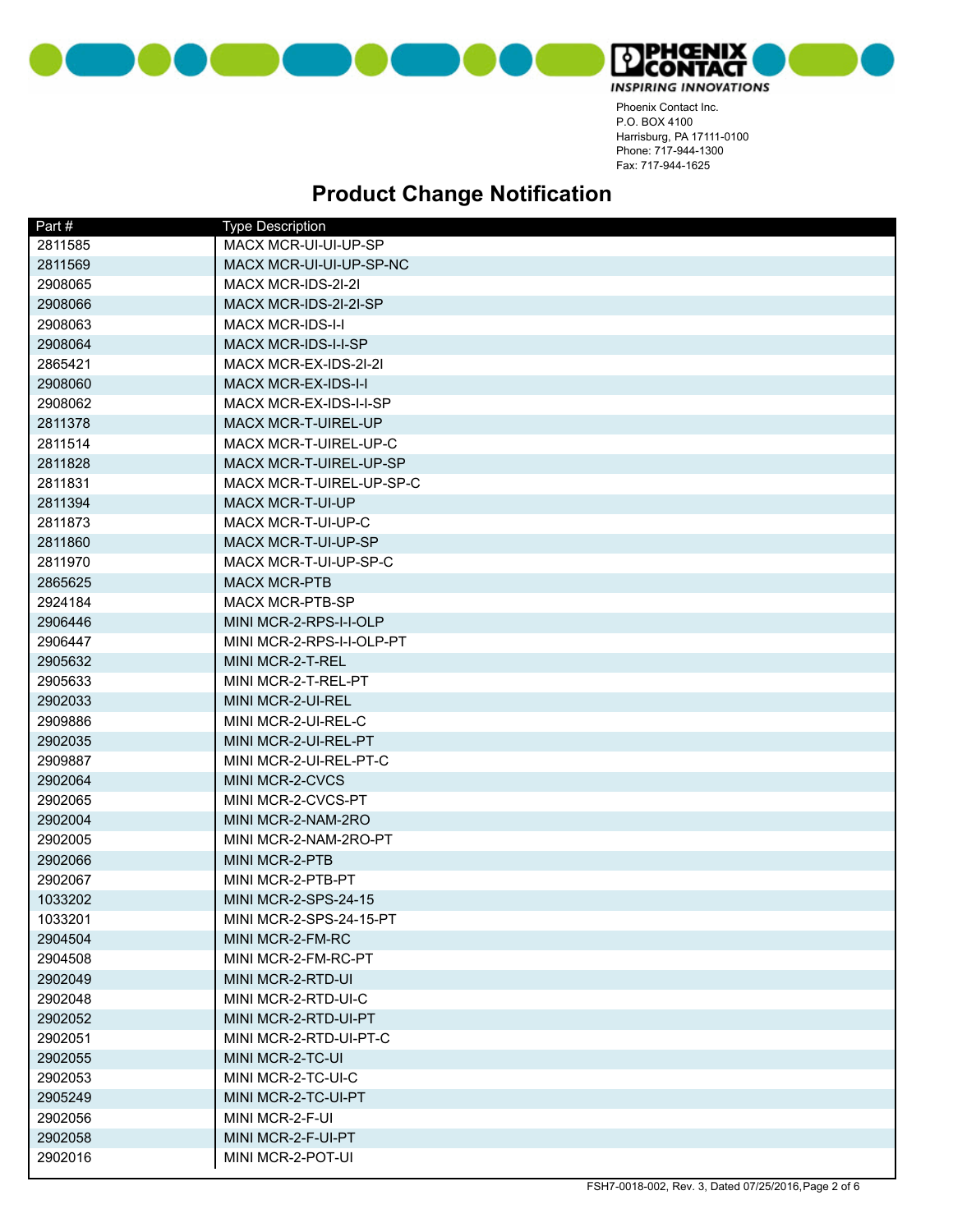



| MINI MCR-2-POT-UI-PT<br>2902017<br>2905006<br>MINI MCR-2-POT-UI-PT-C<br>2906876<br>MINI MCR-2-T-2RO<br>2906877<br>MINI MCR-2-T-2RO-PT<br>2902068<br>MINI MCR-2-TB<br>2901993<br>MINI MCR-2-V8-FLK 16<br>2907216<br>FA MCR-EX-D-TUI-UI-2REL-UP<br>2907781<br>FA MCR-EX-FD-TUI-UI-2REL-UP<br>2924825<br>MACX MCR-SL-RPSSI-21<br>MACX MCR-SL-RPSSI-2I-SP<br>2924838<br>2865955<br><b>MACX MCR-SL-RPSSI-I</b><br>2924207<br>MACX MCR-SL-RPSSI-I-SP<br>2865968<br>MACX MCR-SL-RPSSI-I-UP<br>2924210<br>MACX MCR-SL-RPSSI-I-UP-SP<br>2907706<br>MACX MCR-SL-2I-2I-HV-ILP<br>2907707<br>MACX MCR-SL-2I-2I-HV-ILP-SP<br>2905280<br>MACX MCR-SL-2I-2I-ILP<br>2905281<br>MACX MCR-SL-2I-2I-ILP-SP<br>2907704<br>MACX MCR-SL-I-I-HV-ILP<br>2907705<br>MACX MCR-SL-I-I-HV-ILP-SP<br>2908800<br>FA MCR-EX-DS-I-I-OLP<br>2905278<br>MACX MCR-SL-I-I-ILP<br>2905279<br>MACX MCR-SL-I-I-ILP-SP<br>2865049<br>MACX MCR-SL-2NAM-RO<br>2924294<br>MACX MCR-SL-2NAM-RO-SP<br>2865010<br>MACX MCR-SL-NAM-2RO<br>2924265<br>MACX MCR-SL-NAM-2RO-SP<br>MACX MCR-SL-NAM-R<br>2865997<br>2924252<br>MACX MCR-SL-NAM-R-SP<br>MACX MCR-SL-2NAM-R-UP<br>2865052<br>2924304<br>MACX MCR-SL-2NAM-R-UP-SP<br>2865036<br>MACX MCR-SL-2NAM-T<br>2924281<br>MACX MCR-SL-2NAM-T-SP<br>2865023<br>MACX MCR-SL-NAM-2T<br>MACX MCR-SL-NAM-2T-SP<br>2924278<br>2864406<br>MINI MCR-SL-I-I<br>2813541<br>MINI MCR-SL-I-U-0<br>MINI MCR-SL-I-U-4<br>2813538 | 2905005 | MINI MCR-2-POT-UI-C |
|--------------------------------------------------------------------------------------------------------------------------------------------------------------------------------------------------------------------------------------------------------------------------------------------------------------------------------------------------------------------------------------------------------------------------------------------------------------------------------------------------------------------------------------------------------------------------------------------------------------------------------------------------------------------------------------------------------------------------------------------------------------------------------------------------------------------------------------------------------------------------------------------------------------------------------------------------------------------------------------------------------------------------------------------------------------------------------------------------------------------------------------------------------------------------------------------------------------------------------------------------------------------------------------------------------------------------------------------------------------------------------------------------------------------|---------|---------------------|
|                                                                                                                                                                                                                                                                                                                                                                                                                                                                                                                                                                                                                                                                                                                                                                                                                                                                                                                                                                                                                                                                                                                                                                                                                                                                                                                                                                                                                    |         |                     |
|                                                                                                                                                                                                                                                                                                                                                                                                                                                                                                                                                                                                                                                                                                                                                                                                                                                                                                                                                                                                                                                                                                                                                                                                                                                                                                                                                                                                                    |         |                     |
|                                                                                                                                                                                                                                                                                                                                                                                                                                                                                                                                                                                                                                                                                                                                                                                                                                                                                                                                                                                                                                                                                                                                                                                                                                                                                                                                                                                                                    |         |                     |
|                                                                                                                                                                                                                                                                                                                                                                                                                                                                                                                                                                                                                                                                                                                                                                                                                                                                                                                                                                                                                                                                                                                                                                                                                                                                                                                                                                                                                    |         |                     |
|                                                                                                                                                                                                                                                                                                                                                                                                                                                                                                                                                                                                                                                                                                                                                                                                                                                                                                                                                                                                                                                                                                                                                                                                                                                                                                                                                                                                                    |         |                     |
|                                                                                                                                                                                                                                                                                                                                                                                                                                                                                                                                                                                                                                                                                                                                                                                                                                                                                                                                                                                                                                                                                                                                                                                                                                                                                                                                                                                                                    |         |                     |
|                                                                                                                                                                                                                                                                                                                                                                                                                                                                                                                                                                                                                                                                                                                                                                                                                                                                                                                                                                                                                                                                                                                                                                                                                                                                                                                                                                                                                    |         |                     |
|                                                                                                                                                                                                                                                                                                                                                                                                                                                                                                                                                                                                                                                                                                                                                                                                                                                                                                                                                                                                                                                                                                                                                                                                                                                                                                                                                                                                                    |         |                     |
|                                                                                                                                                                                                                                                                                                                                                                                                                                                                                                                                                                                                                                                                                                                                                                                                                                                                                                                                                                                                                                                                                                                                                                                                                                                                                                                                                                                                                    |         |                     |
|                                                                                                                                                                                                                                                                                                                                                                                                                                                                                                                                                                                                                                                                                                                                                                                                                                                                                                                                                                                                                                                                                                                                                                                                                                                                                                                                                                                                                    |         |                     |
|                                                                                                                                                                                                                                                                                                                                                                                                                                                                                                                                                                                                                                                                                                                                                                                                                                                                                                                                                                                                                                                                                                                                                                                                                                                                                                                                                                                                                    |         |                     |
|                                                                                                                                                                                                                                                                                                                                                                                                                                                                                                                                                                                                                                                                                                                                                                                                                                                                                                                                                                                                                                                                                                                                                                                                                                                                                                                                                                                                                    |         |                     |
|                                                                                                                                                                                                                                                                                                                                                                                                                                                                                                                                                                                                                                                                                                                                                                                                                                                                                                                                                                                                                                                                                                                                                                                                                                                                                                                                                                                                                    |         |                     |
|                                                                                                                                                                                                                                                                                                                                                                                                                                                                                                                                                                                                                                                                                                                                                                                                                                                                                                                                                                                                                                                                                                                                                                                                                                                                                                                                                                                                                    |         |                     |
|                                                                                                                                                                                                                                                                                                                                                                                                                                                                                                                                                                                                                                                                                                                                                                                                                                                                                                                                                                                                                                                                                                                                                                                                                                                                                                                                                                                                                    |         |                     |
|                                                                                                                                                                                                                                                                                                                                                                                                                                                                                                                                                                                                                                                                                                                                                                                                                                                                                                                                                                                                                                                                                                                                                                                                                                                                                                                                                                                                                    |         |                     |
|                                                                                                                                                                                                                                                                                                                                                                                                                                                                                                                                                                                                                                                                                                                                                                                                                                                                                                                                                                                                                                                                                                                                                                                                                                                                                                                                                                                                                    |         |                     |
|                                                                                                                                                                                                                                                                                                                                                                                                                                                                                                                                                                                                                                                                                                                                                                                                                                                                                                                                                                                                                                                                                                                                                                                                                                                                                                                                                                                                                    |         |                     |
|                                                                                                                                                                                                                                                                                                                                                                                                                                                                                                                                                                                                                                                                                                                                                                                                                                                                                                                                                                                                                                                                                                                                                                                                                                                                                                                                                                                                                    |         |                     |
|                                                                                                                                                                                                                                                                                                                                                                                                                                                                                                                                                                                                                                                                                                                                                                                                                                                                                                                                                                                                                                                                                                                                                                                                                                                                                                                                                                                                                    |         |                     |
|                                                                                                                                                                                                                                                                                                                                                                                                                                                                                                                                                                                                                                                                                                                                                                                                                                                                                                                                                                                                                                                                                                                                                                                                                                                                                                                                                                                                                    |         |                     |
|                                                                                                                                                                                                                                                                                                                                                                                                                                                                                                                                                                                                                                                                                                                                                                                                                                                                                                                                                                                                                                                                                                                                                                                                                                                                                                                                                                                                                    |         |                     |
|                                                                                                                                                                                                                                                                                                                                                                                                                                                                                                                                                                                                                                                                                                                                                                                                                                                                                                                                                                                                                                                                                                                                                                                                                                                                                                                                                                                                                    |         |                     |
|                                                                                                                                                                                                                                                                                                                                                                                                                                                                                                                                                                                                                                                                                                                                                                                                                                                                                                                                                                                                                                                                                                                                                                                                                                                                                                                                                                                                                    |         |                     |
|                                                                                                                                                                                                                                                                                                                                                                                                                                                                                                                                                                                                                                                                                                                                                                                                                                                                                                                                                                                                                                                                                                                                                                                                                                                                                                                                                                                                                    |         |                     |
|                                                                                                                                                                                                                                                                                                                                                                                                                                                                                                                                                                                                                                                                                                                                                                                                                                                                                                                                                                                                                                                                                                                                                                                                                                                                                                                                                                                                                    |         |                     |
|                                                                                                                                                                                                                                                                                                                                                                                                                                                                                                                                                                                                                                                                                                                                                                                                                                                                                                                                                                                                                                                                                                                                                                                                                                                                                                                                                                                                                    |         |                     |
|                                                                                                                                                                                                                                                                                                                                                                                                                                                                                                                                                                                                                                                                                                                                                                                                                                                                                                                                                                                                                                                                                                                                                                                                                                                                                                                                                                                                                    |         |                     |
|                                                                                                                                                                                                                                                                                                                                                                                                                                                                                                                                                                                                                                                                                                                                                                                                                                                                                                                                                                                                                                                                                                                                                                                                                                                                                                                                                                                                                    |         |                     |
|                                                                                                                                                                                                                                                                                                                                                                                                                                                                                                                                                                                                                                                                                                                                                                                                                                                                                                                                                                                                                                                                                                                                                                                                                                                                                                                                                                                                                    |         |                     |
|                                                                                                                                                                                                                                                                                                                                                                                                                                                                                                                                                                                                                                                                                                                                                                                                                                                                                                                                                                                                                                                                                                                                                                                                                                                                                                                                                                                                                    |         |                     |
|                                                                                                                                                                                                                                                                                                                                                                                                                                                                                                                                                                                                                                                                                                                                                                                                                                                                                                                                                                                                                                                                                                                                                                                                                                                                                                                                                                                                                    |         |                     |
|                                                                                                                                                                                                                                                                                                                                                                                                                                                                                                                                                                                                                                                                                                                                                                                                                                                                                                                                                                                                                                                                                                                                                                                                                                                                                                                                                                                                                    |         |                     |
|                                                                                                                                                                                                                                                                                                                                                                                                                                                                                                                                                                                                                                                                                                                                                                                                                                                                                                                                                                                                                                                                                                                                                                                                                                                                                                                                                                                                                    |         |                     |
|                                                                                                                                                                                                                                                                                                                                                                                                                                                                                                                                                                                                                                                                                                                                                                                                                                                                                                                                                                                                                                                                                                                                                                                                                                                                                                                                                                                                                    |         |                     |
|                                                                                                                                                                                                                                                                                                                                                                                                                                                                                                                                                                                                                                                                                                                                                                                                                                                                                                                                                                                                                                                                                                                                                                                                                                                                                                                                                                                                                    |         |                     |
|                                                                                                                                                                                                                                                                                                                                                                                                                                                                                                                                                                                                                                                                                                                                                                                                                                                                                                                                                                                                                                                                                                                                                                                                                                                                                                                                                                                                                    |         |                     |
|                                                                                                                                                                                                                                                                                                                                                                                                                                                                                                                                                                                                                                                                                                                                                                                                                                                                                                                                                                                                                                                                                                                                                                                                                                                                                                                                                                                                                    |         |                     |
| 2813512<br>MINI MCR-SL-U-I-0                                                                                                                                                                                                                                                                                                                                                                                                                                                                                                                                                                                                                                                                                                                                                                                                                                                                                                                                                                                                                                                                                                                                                                                                                                                                                                                                                                                       |         |                     |
| MINI MCR-SL-U-U<br>2864684                                                                                                                                                                                                                                                                                                                                                                                                                                                                                                                                                                                                                                                                                                                                                                                                                                                                                                                                                                                                                                                                                                                                                                                                                                                                                                                                                                                         |         |                     |
| MINI MCR-SL-U-I-4<br>2813525                                                                                                                                                                                                                                                                                                                                                                                                                                                                                                                                                                                                                                                                                                                                                                                                                                                                                                                                                                                                                                                                                                                                                                                                                                                                                                                                                                                       |         |                     |
| MINI MCR-SL-RPS-I-I<br>2864422                                                                                                                                                                                                                                                                                                                                                                                                                                                                                                                                                                                                                                                                                                                                                                                                                                                                                                                                                                                                                                                                                                                                                                                                                                                                                                                                                                                     |         |                     |
| 2864079<br>MINI MCR-SL-RPSS-I-I                                                                                                                                                                                                                                                                                                                                                                                                                                                                                                                                                                                                                                                                                                                                                                                                                                                                                                                                                                                                                                                                                                                                                                                                                                                                                                                                                                                    |         |                     |
| 2810780<br>MINI MCR-SL-SHUNT-UI-NC                                                                                                                                                                                                                                                                                                                                                                                                                                                                                                                                                                                                                                                                                                                                                                                                                                                                                                                                                                                                                                                                                                                                                                                                                                                                                                                                                                                 |         |                     |
| 2864176<br>MINI MCR-SL-UI-2I-NC                                                                                                                                                                                                                                                                                                                                                                                                                                                                                                                                                                                                                                                                                                                                                                                                                                                                                                                                                                                                                                                                                                                                                                                                                                                                                                                                                                                    |         |                     |
| 2864150<br>MINI MCR-SL-UI-UI-NC                                                                                                                                                                                                                                                                                                                                                                                                                                                                                                                                                                                                                                                                                                                                                                                                                                                                                                                                                                                                                                                                                                                                                                                                                                                                                                                                                                                    |         |                     |
| 2865007<br>MINI MCR-SL-U-UI-NC                                                                                                                                                                                                                                                                                                                                                                                                                                                                                                                                                                                                                                                                                                                                                                                                                                                                                                                                                                                                                                                                                                                                                                                                                                                                                                                                                                                     |         |                     |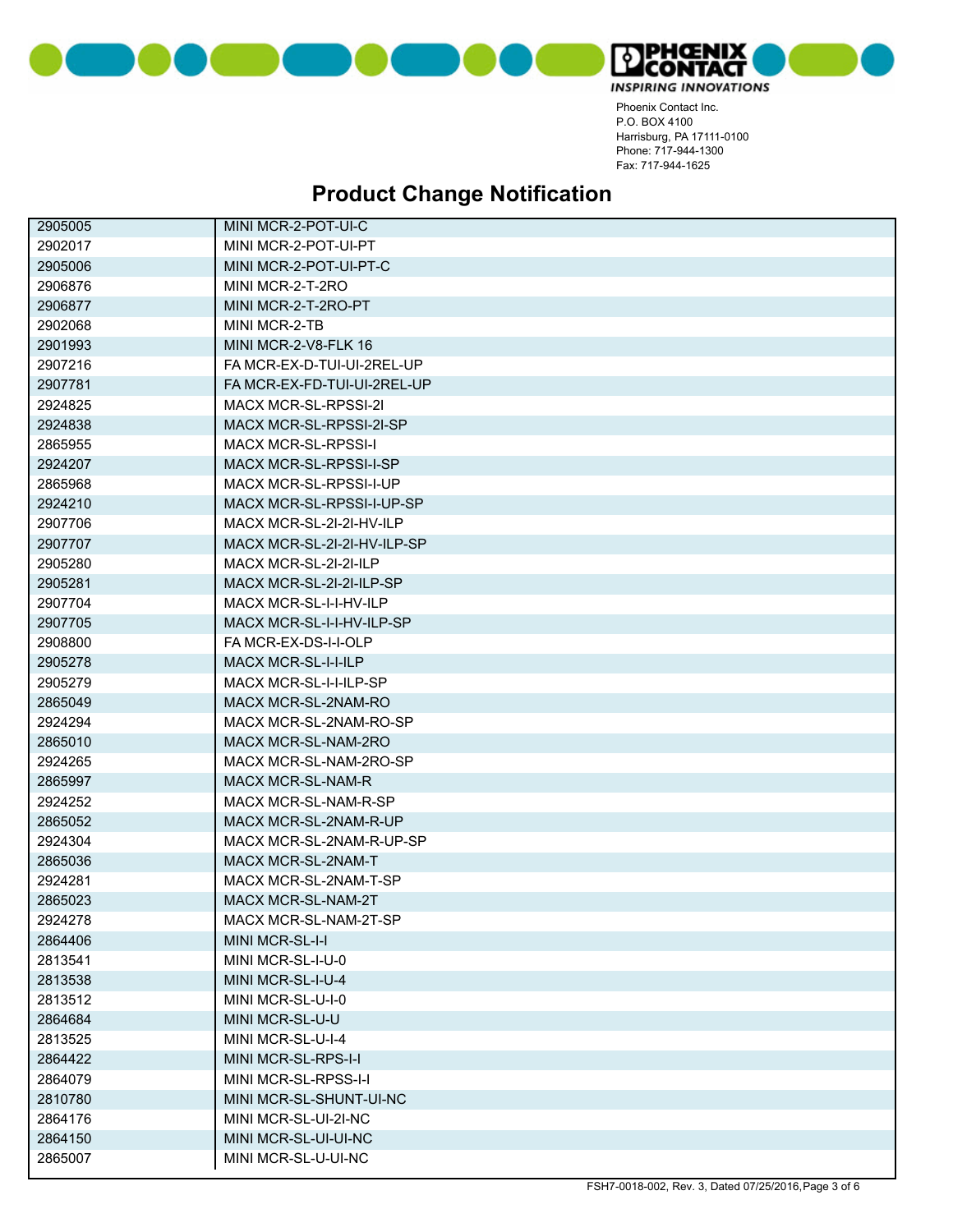



| 2905577 | MINI MCR-SL-IDS-I-I           |
|---------|-------------------------------|
| 2864419 | MINI MCR-SL-1CP-I-I           |
| 2864655 | MINI MCR-SL-2CP-I-I           |
| 2902829 | MINI MCR-SL-UI-I-LP-NC        |
| 2902849 | MINI MCR-RTD-UI-NC            |
| 2902851 | MINI MCR-TC-UI-NC             |
| 2864370 | MINI MCR-SL-PT100-UI-200-NC   |
| 1052472 | <b>MACX MCR-RTD-I-C</b>       |
| 1050201 | <b>MACX MCR-RTD-I-SP</b>      |
| 1052464 | MACX MCR-RTD-I-SP-C           |
| 1050228 | <b>MACX MCR-TC-I</b>          |
| 1052459 | <b>MACX MCR-TC-I-C</b>        |
| 1050222 | <b>MACX MCR-EX-RTD-I</b>      |
| 1052463 | MACX MCR-EX-RTD-I-C           |
| 1050252 | MACX MCR-EX-RTD-I-SP          |
| 1052652 | MACX MCR-EX-RTD-I-SP-C        |
| 1050233 | <b>MACX MCR-EX-TC-I</b>       |
| 1052458 | MACX MCR-EX-TC-I-C            |
| 2906169 | MACX MCR-SL-UI-REL            |
| 2906170 | MACX MCR-SL-UI-REL-SP         |
| 2906164 | MACX MCR-EX-SL-UI-REL         |
| 2906165 | MACX MCR-EX-SL-UI-REL-SP      |
| 2865382 | MACX MCR-EX-SL-RPSS-2I-2I     |
| 2924676 | MACX MCR-EX-SL-RPSS-2I-2I-SP  |
| 2865366 | MACX MCR-EX-SL-RPSSI-21       |
| 2908855 | MACX MCR-EX-SL-RPSSI-2I-1S    |
| 2908856 | MACX MCR-EX-SL-RPSSI-2I-1S-SP |
| 2924236 | MACX MCR-EX-SL-RPSSI-2I-SP    |
| 2865340 | MACX MCR-EX-SL-RPSSI-I        |
| 2924016 | MACX MCR-EX-SL-RPSSI-I-SP     |
| 2865793 | MACX MCR-EX-SL-RPSSI-I-UP     |
| 2924029 | MACX MCR-EX-SL-RPSSI-I-UP-SP  |
| 2865751 | MACX MCR-EX-T-UIREL-UP        |
| 2865722 | MACX MCR-EX-T-UIREL-UP-C      |
| 2924799 | MACX MCR-EX-T-UIREL-UP-SP     |
| 2924809 | MACX MCR-EX-T-UIREL-UP-SP-C   |
| 2865654 | MACX MCR-EX-T-UI-UP           |
| 2811763 | MACX MCR-EX-T-UI-UP-C         |
| 2924689 | MACX MCR-EX-T-UI-UP-SP        |
| 2924692 | MACX MCR-EX-T-UI-UP-SP-C      |
| 2865476 | MACX MCR-EX-SL-2NAM-RO        |
| 2924087 | MACX MCR-EX-SL-2NAM-RO-SP     |
| 2865450 | MACX MCR-EX-SL-NAM-2RO        |
| 2924061 | MACX MCR-EX-SL-NAM-2RO-SP     |
| 2865434 | MACX MCR-EX-SL-NAM-R          |
| 2924045 | MACX MCR-EX-SL-NAM-R-SP       |
| 2865984 | MACX MCR-EX-SL-2NAM-R-UP      |
| 2924249 | MACX MCR-EX-SL-2NAM-R-UP-SP   |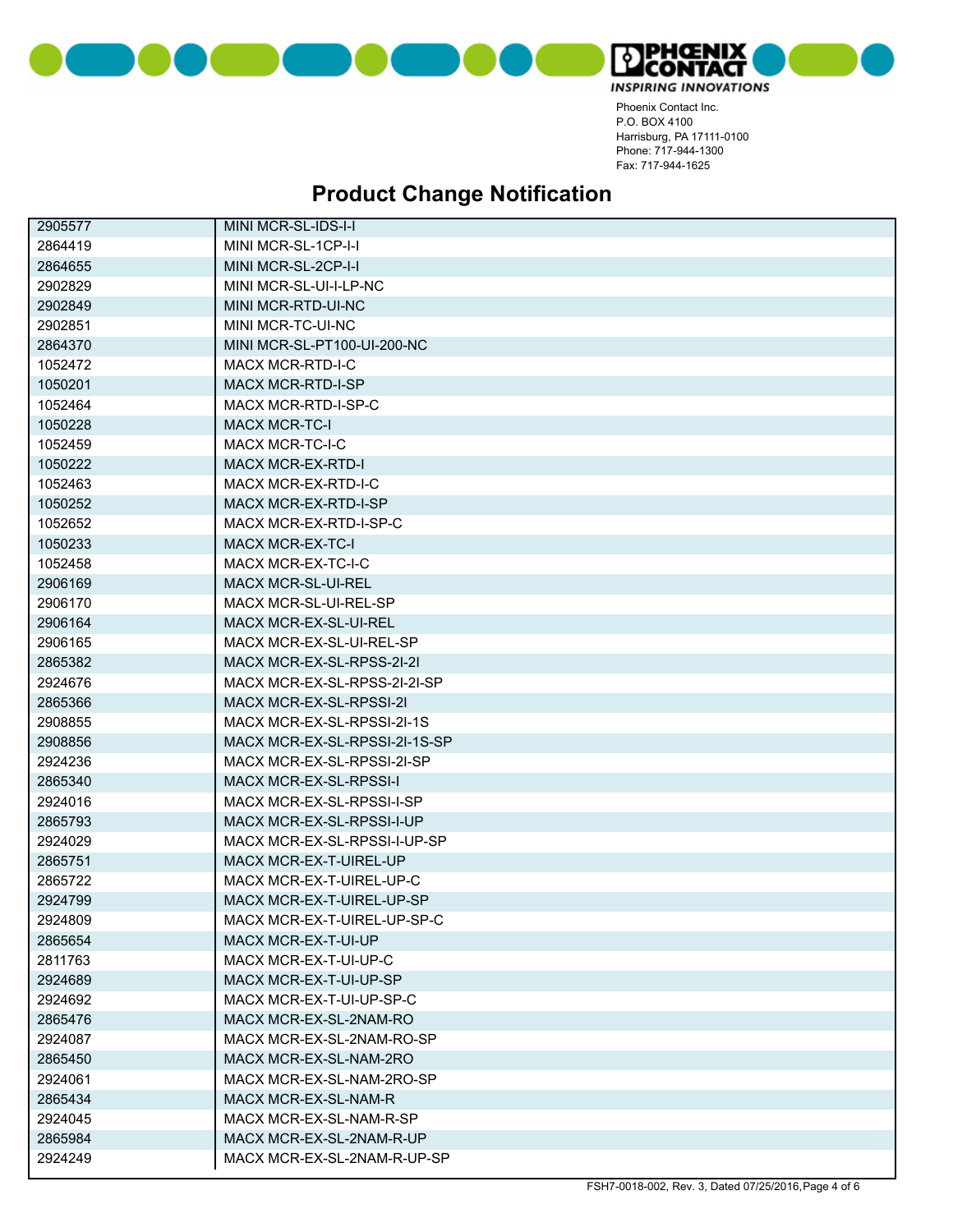



| 2865489 | MACX MCR-EX-SL-2NAM-T       |
|---------|-----------------------------|
| 2924090 | MACX MCR-EX-SL-2NAM-T-SP    |
| 2908801 | FA MCR-EX-FDS-I-I-OLP       |
| 2908660 | MACX MCR-EX-TS-I-OLP        |
| 2908661 | MACX MCR-EX-TS-I-OLP-SP     |
| 2902000 | MINI MCR-2-I0-U             |
| 2902001 | MINI MCR-2-I0-U-PT          |
| 2902002 | MINI MCR-2-14-U             |
| 2902003 | MINI MCR-2-I4-U-PT          |
| 2901998 | MINI MCR-2-I-I              |
| 2901999 | MINI MCR-2-I-I-PT           |
| 2902042 | MINI MCR-2-U-U              |
| 2902043 | MINI MCR-2-U-U-PT           |
| 2902022 | MINI MCR-2-U-I0             |
| 2902023 | MINI MCR-2-U-I0-PT          |
| 2902029 | MINI MCR-2-U-I4             |
| 2902030 | MINI MCR-2-U-I4-PT          |
| 2902037 | MINI MCR-2-UI-UI            |
| 2902036 | MINI MCR-2-UI-UI-C          |
| 2902040 | MINI MCR-2-UI-UI-PT         |
| 2902039 | MINI MCR-2-UI-UI-PT-C       |
| 2905628 | MINI MCR-2-RPSS-I-2I        |
| 2905629 | MINI MCR-2-RPSS-I-2I-PT     |
| 2902014 | MINI MCR-2-RPSS-I-I         |
| 2902015 | MINI MCR-2-RPSS-I-I-PT      |
| 2902019 | MINI MCR-2-U-UI             |
| 2902018 | MINI MCR-2-U-UI-C           |
| 2902021 | MINI MCR-2-U-UI-PT          |
| 2902020 | MINI MCR-2-U-UI-PT-C        |
| 2905026 | MINI MCR-2-UNI-UI-2UI       |
| 2905025 | MINI MCR-2-UNI-UI-2UI-C     |
| 2905028 | MINI MCR-2-UNI-UI-2UI-PT    |
| 2905027 | MINI MCR-2-UNI-UI-2UI-PT-C  |
| 2902026 | MINI MCR-2-UNI-UI-UIRO      |
| 2902024 | MINI MCR-2-UNI-UI-UIRO-C    |
| 2902028 | MINI MCR-2-UNI-UI-UIRO-PT   |
| 2902027 | MINI MCR-2-UNI-UI-UIRO-PT-C |
| 2902031 | MINI MCR-2-UI-FRO           |
| 2906201 | MINI MCR-2-UI-FRO-C         |
| 2902032 | MINI MCR-2-UI-FRO-PT        |
| 2906202 | MINI MCR-2-UI-FRO-PT-C      |
| 2901996 | MINI MCR-2-2I-2I-ILP        |
| 2901997 | MINI MCR-2-2I-2I-ILP-PT     |
| 2901994 | MINI MCR-2-I-I-ILP          |
| 2901995 | MINI MCR-2-I-I-ILP-PT       |
| 2902061 | MINI MCR-2-UI-I-OLP         |
| 2902060 | MINI MCR-2-UI-I-OLP-C       |
| 2902063 | MINI MCR-2-UI-I-OLP-PT      |
|         |                             |